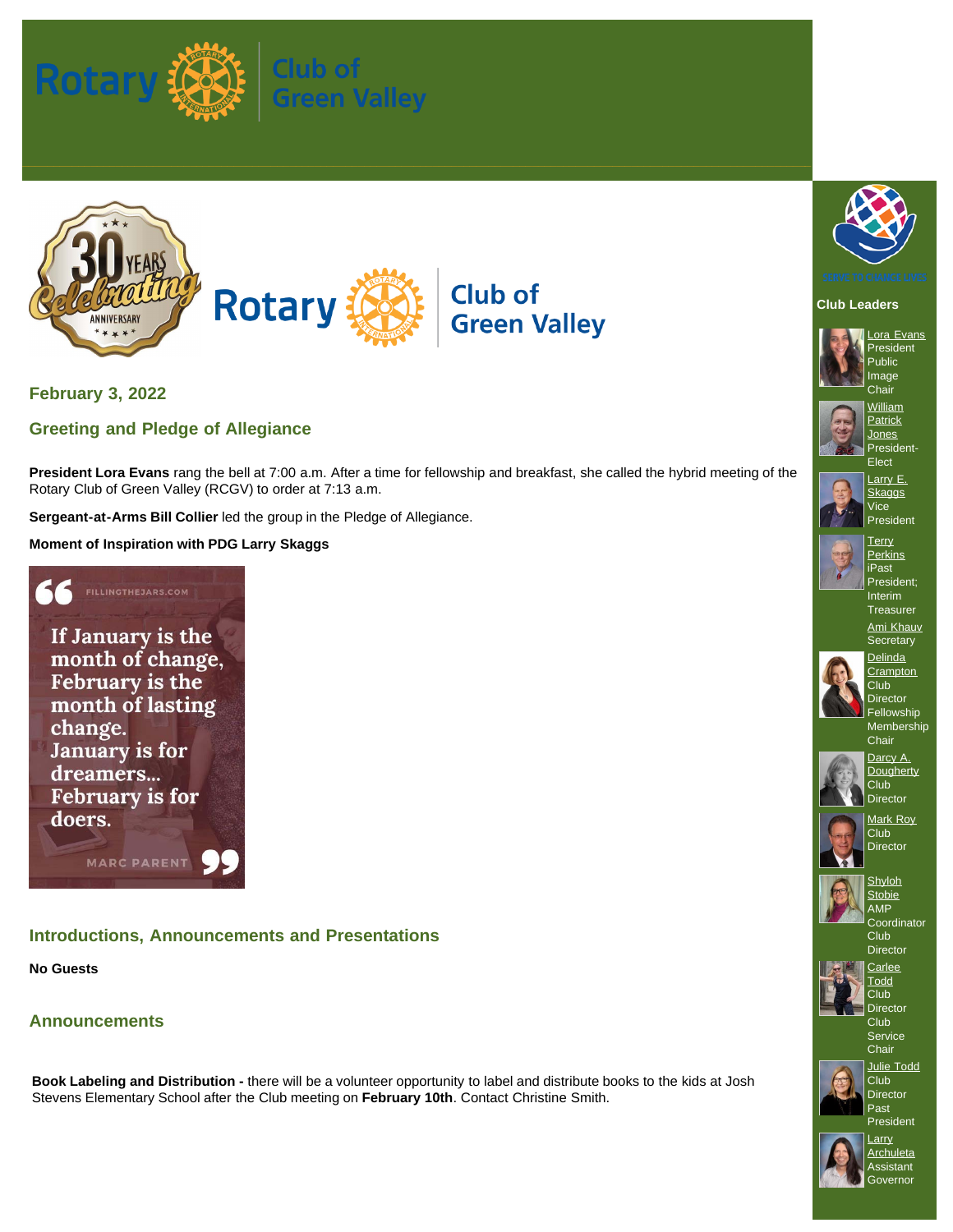

**Wine Tasting and Chocolate Valentine's event** on **Friday, February 11th** at Susan Johnson's beautiful new home at 1 Via Vittorio Place, Henderson, NV 89011 (in Lake Las Vegas). Please bring an appetizer to share (wine and chocolates will be provided). We will start gathering at 5:30pm. The club will receive 10% back of any wine proceeds. Here is a link you can share with friends and family (please post on your Facebook pages) so that we can make as much money as possible for the club.<http://onehopewine.com/event/125625>. Sign-ups on DACdb today..



**Super Bowl #CouchGate 2022** - A Virtual Tailgate Party/Super Bowl Pool #CouchGate will be sponsored by the AMP group again this year! Purchase on DACdb today!

- > \$20 donation per guest. Each guest receives one free square per donation. Multiple squares available.
- > Also available: \$10 per entry drawing for Golden Knights tickets! Donated by Christine Smith.
- > Squares are randomly assigned based on registration order (registrants cannot pick their own squares)
- > Numbers will be drawn before the game during the live zoom Rotary #CouchGate
- > Winners will be announced after each quarter.
- > Half the money raised will go to local food banks and the Nevada Rotary Foundation.
- > Must be 18 years or older to participate.

Each \$20 paid guest gets a chance to win. There is a limit of 100 chances so sign up today!

**District Governor Visit: February 9th** is the evening visit with DG Betsy at Red Rock Country Club. Sign up on Dostrict calendar in DACdb.

**Cactus Valley Senior Living Center**: **February 10th** our Guest Speaker is Michelle McClintic from Cactus Valley Senior Living Center

**Surprise!!: February 17th** is a secret surprise that you won  $\phi$ t want to miss $\phi$ 



**4-Way Speech Contest** : **February 24th** we welcome our 4-Way Speech Contest participants.



**Annual Bike Rodeo** is scheduled for **Friday, March 18** at Robert Taylor Elementary School. Bike maintenance workshop takes place Thursday, March 17. Watch for sign-ups.

#### **Birthdays**

David L. McGovern February 10th Robert D Frizell February 25th Robert D. Hulshouser February 26th

#### **Years of Service**

James Frey 02-03-1992 30 Years Delinda Crampton 02-12-2015

7 Years William Collier 02-07-2019 3 Years

#### **Club Meeting**

Green Valley has two meeting times:

The morning traditional meeting is at

Wildhorse Golf Club 2100 W Warm Springs Henderson 89014

Thursday at 07:00 AM (This meeting is also available via Zoom. Check our webpage for details.)

#### AMP

(Alternative Meeting Program) meets at 6:00 p.m. on the second Thursday each month.

For information, please visit our webpage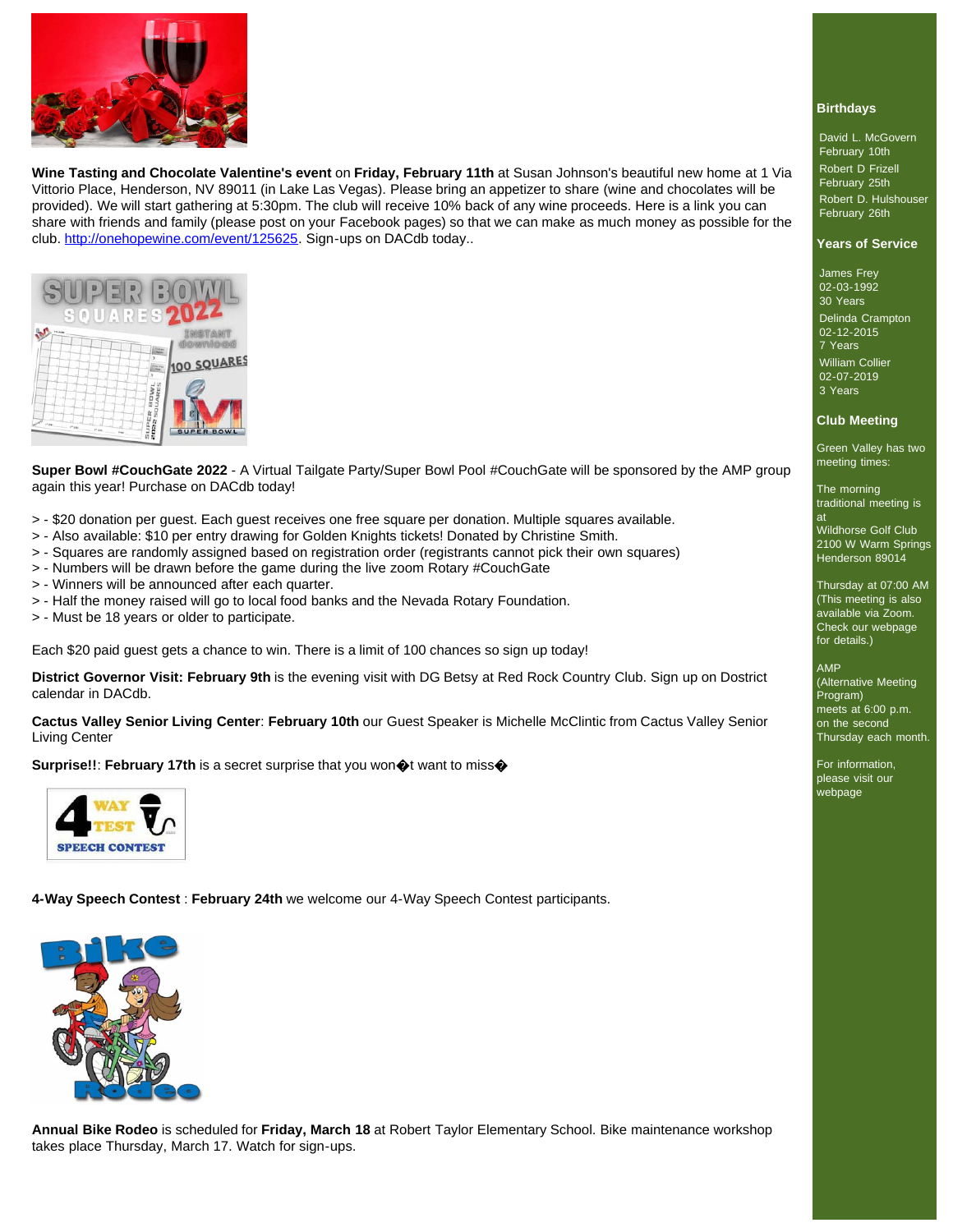

**Bingo at Southpoint Casino** on **Sunday, March 27** at 4:30 PM with dinner buffet to follow with Chef Keith. Sign up on DACdb.

The club's Board of Directors is excited to announce that Field of Honor sponsorships will FIELD OF HONOR be offered to all other Rotary clubs in the Vegas Valley. All proceeds will be split between  $R_{\text{ELU}}$  and  $R_{\text{CPU}}$  and the participating club.

### **Rotary Moments 30 years later...**

**Dave Jochman** shared that his Rotary Moment was Christmastime with Jon Houlihan dressed as Santa handing out gifts and the hug that Jon got from a little girl who said  $\bigcirc$ I love you, Santa. $\bigcirc$ 

**Kim Kobriger�s** Rotary Moment centered around the youth exchange program at his club in Tucson, Arizona. As a result of that exchange, he has two  $\Diamond$  grandchildren $\Diamond$  in Germany. A very special program.

**Bill Collier�s** Rotary Moment was with his family visiting the Field of Honor.

**Judy Lloyd** shared Dave Jochman  $\diamondsuit$ s memory of Christmas: Santa with Jon Houlihan.

**Jon Houlihan�s** memory was going to Jeanne Ward School as Santa and then later, having a child recognize him as Santa even though he was not in his costume. She saw it in his eyes.

**Dave McGovern** shared his Moment was working on the Rose Bowl float and then seeing it come down the street. It brought tears to his eyes.

**Darcy Dougherty** found meaning in the year she was named Rotarian of the year. She was honored to receive that award.

**PP Mike Peterson** had a Moment at the shelter at Catholic Charities. They took a four-year-old Nathan and tried to explain what he would be seeing. When it was all over Nathan said,  $\bigcirc$  that was fun but I thought we would see homeless people.  $\bigcirc$ From the mouth of babes

**PDG Larry Skaggs**, on a service trip to Mexico, had a Rotary Moment when a little girl was placed in the wheelchair for the first time.

**Mark Roy** has had the honor of belonging to three award-winning clubs!

In **Bob Scheri�s** short time as a Rotarian, hosting his wonderful new friends in his home was a Moment!

**PP Jim Frey** had his Rotary Moment at the Bike Rodeo. When one of the children asked, �why are you doing this?� His reply was,  $\bigcirc$  to keep you safe $\bigcirc$ 

**Kay Doxilly** had Rotary in her life long before she became a Rotarian. Her Rotary Moment was when she went to the mayor of her town to ask if a Rotary day could be held at City Hall. He thought it was a great idea so they set up booths and showcased Rotary.  $\bigcirc$ Rotary is the best kept secret.  $\bigcirc$ 

**Shyloh Stobie** was moved by the virtual Bike Rodeo in 2021. It was very effective and the kids were very engaged and excited. She can still see their faces in her mind. She will do it every year from now on!

**PE Patrick Jone**s had his Moment in Arlington Texas when an anonymous donor bestowed his first Paul Harris Fellow on him. Rotary is fabulous because it  $\diamond$ s people coming together doing great things.

**PP Julie Todd** has had several Rotary Moments but always goes back to when PP Jim Frey quietly told her not to be nervous about becoming president that he and all the other Rotarians had her back.

**Ben Bergren** has felt so welcomed and as a new Rotarian, he knows the best is yet to come!  $\bigcirc$  We are more blessed to give than to receive. $\clubsuit$ 

**President Lora Evans** $\diamondsuit$  Rotary Moment definitely was the Bike Rodeo!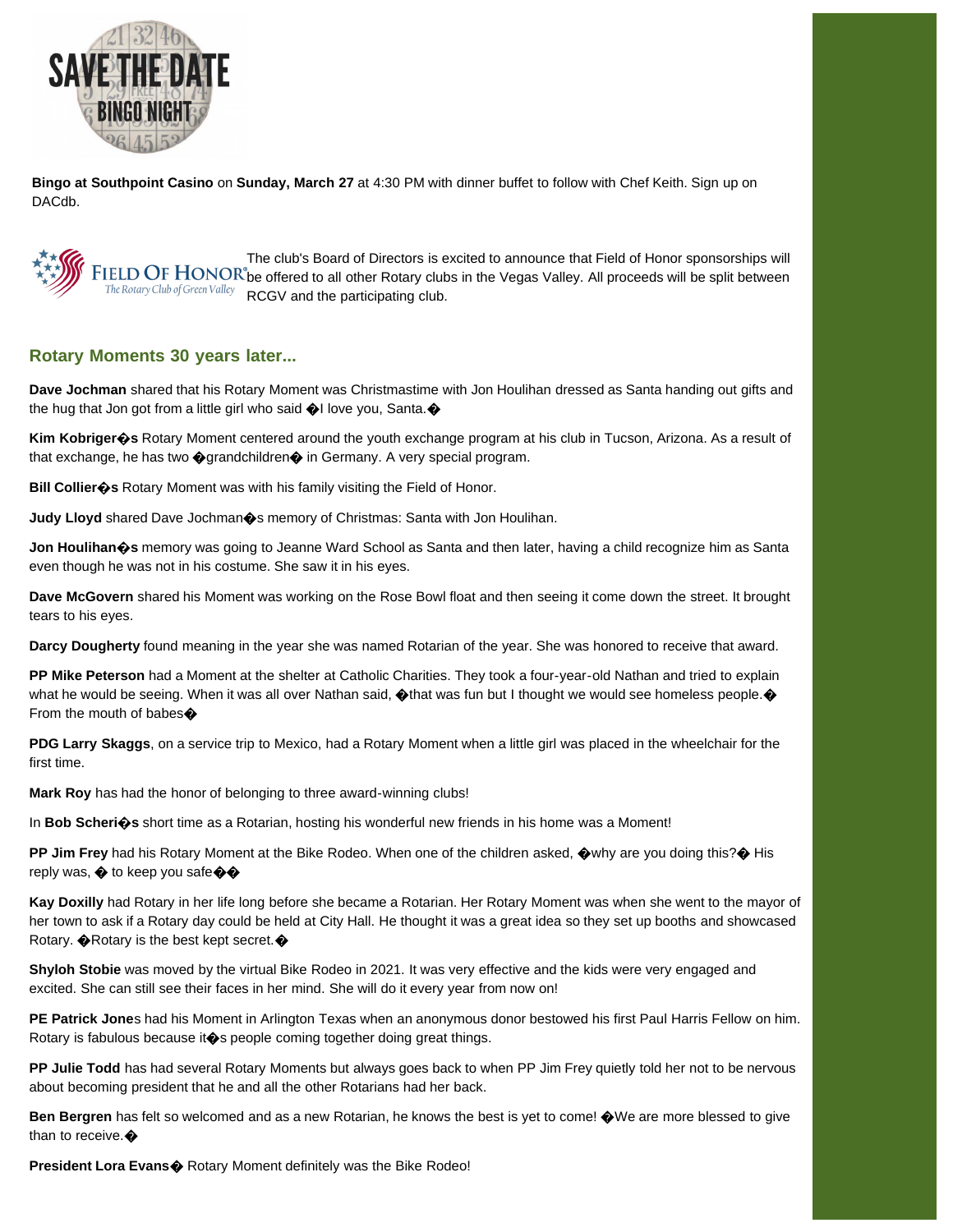## **Celebrations, Trivia, Fines, Bucks and Dollars**



**PP Mike Peterson** announced February birthdays including:

- PP Duane Frizel
- PP Bob Hulshouser

Dave McGovern

The club members present sang a jaunty rendition of *Happy Birthday*.

**PP Mike** also announced club anniversaries:

Sergeant at Arms **Bill Collier** with3 years

Membership Director **Delinda Crampton** with 7 years

Charter member **PP Jim Frey** with 30 years!



**PP Mike Peterson**, Trivia Master extraordinaire, presented trivia from the Day the Music Died. **February 3** in Music History: The Day the Music Died. History Highlight: On this day in 1959, Buddy Holly, JP Richardson (aka The Big Bopper) and Ritchie Valens, along with pilot Roger Peterson, died in a plane crash shortly after takeoff from Clear Lake, Iowa.



The song that commemorated the accident was *American Pie* by Don McLean in 1971.

Buddy Holly�s hit was *It Doesn*�*t Matter Anymore*.

Buddy Holly�s band name was The Crickets.

The Beatles name was inspired by The Crickets.



**Darcy Dougherty�s** brother had a birthday and 12 inches of snow yesterday. She had a happy bucks for the NHL fanfare; she has Pro Bowl tickets, and she was excited about the 30th anniversary of our club!.

**Dave McGovern** shared that he will be on a 2-week road trip to California and then to Houston for Eileen�s check up.

**Judy Lloyd** had happy bucks for being there and wished the club a happy anniversary!

**Bill Collier** congratulated PP Jim Frey on his 30 years.

**Dave Jochman** was vertical and still in the game. He had a happy buck because the Fighting Illiini beat the Wisconsin Badgers by 13!. He was in Peoria for his aunt $\bullet$ s 100th birthday and had to officiate a funeral for a family member who slipped on the ice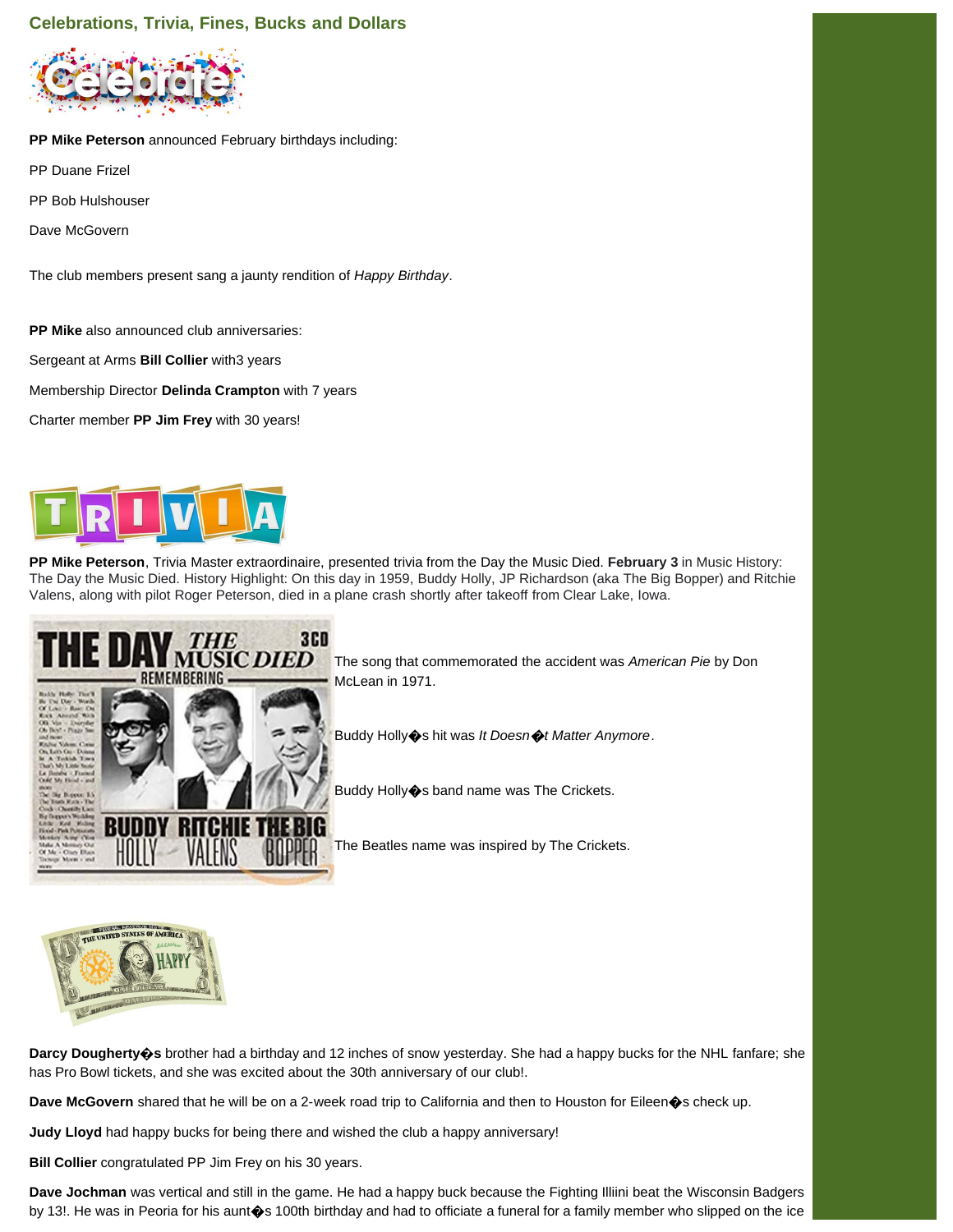and hit his head. No sooner did he get home as he heard of another family member who fell and hit their head and died. The ice and snow are very dangerous! He had another dammit dollar because his son-in-law in Germany is being shipped out to Ukraine.

**PDG Larry Skaggs** $\hat{\varphi}$  daughter in Chicago had 9 inches of snow and it  $\hat{\varphi}$ s too cold to sled!

**Kim Kobriger** had five dollars for all the "Southies" from Illinois in the room.

**Mark Roy** had a dammit dollar because Esther needs another knee replaced. But she is feeling better from her six weeks of suffering with shingles. He shared a story about his daughter in New Jersey who went inside after parking the car in the driveway only to find the car slid down the icy driveway back into the street.

**Bob Scheri** had a dammit dollar because wife Jane needs a knee replacement next Thursday. And, another dammit dollar because his car repair bill is \$2600 for a leaky gasket!

**PP Jim Frey** wished Dave McGovern a happy 80th birthday They have shared a few barbs back-and-forth about their age! The Rebels have won two basketball games. He shared a story about selling Carol $\hat{\bullet}$ s car $\hat{\bullet}$  Easy to sell but hard to buy a new one!

**PE Patrick Jones** shared that his wife Jennifer�s birthday is this week and thanked Mike for the great trivia!

**PP Julie Todd** was thankful she $\diamondsuit$ s not still in Chicago! She wished the club happy anniversary!

**President Lora** shared that she went to a school where all the families were family and helped with each other�s kids!. She just heard that one of her classmate  $\bullet$ s fathers passed away. She remembered him fondly. She had a happy buck because exhusband Doug will have surgery next Tuesday.

### **Program**

## **RCGV 30th Anniversary - February 3, 1992 - 2022 Charter Member PP James Frey**

Back in 1992, **PP Jim Frey** was a member of the Optimist Club in downtown Las Vegas. He dreaded the drive and said that if he could find a service club closer to home he would join. He gathered together prominent Green Valley business people and started the Rotary Club of Green Valley with an installation dinner on February 3, 1992. There were 25 to 30 charter members.

Their first project was the soccer tournament which continues today. PP Jim and others organized it. The games were played in the rain that year! It was held in Green Valley High School for many years before being moved to UNLV. This year $\hat{\bullet}$ s was the 28th year!.

RCGV $\circ$ s first meeting was held at Renate $\circ$ s restaurant on Sunset. As president Jim moved it to the Country Inn and had a great room. It later moved to the 19th Hole until 2007 when the meetings were moved to the current location at the Wildhorse Golf Club.

Some early events and projects sponsored were:

Sent a fully stocked ambulance to Armenia

Wendy $\diamond$ s golf tour

Opportunity Village

CT Sewell Elementary School projects

Rose Parade float

Ambassadorial Scholarships

Group Study Exchange/Cultural Exchange

The first president of the club was **David Sanchez.**

After two club presidents died during their year. Jim took the reins and served for a year and a half.

Past members include community dignitaries **Judge Bob Gascon. Carol Johnson, Green Valley High School principal, our current mayor Debra March and then head of the Henderson Libraries, Sally Feldman**.

Thank you for sharing your memories, Jim. As you said, we have survived 30 years and there is no better group of people who are there when you need them. **President Lora** presented PP im with a flag in the Field of Honor.

# **Adjournment**